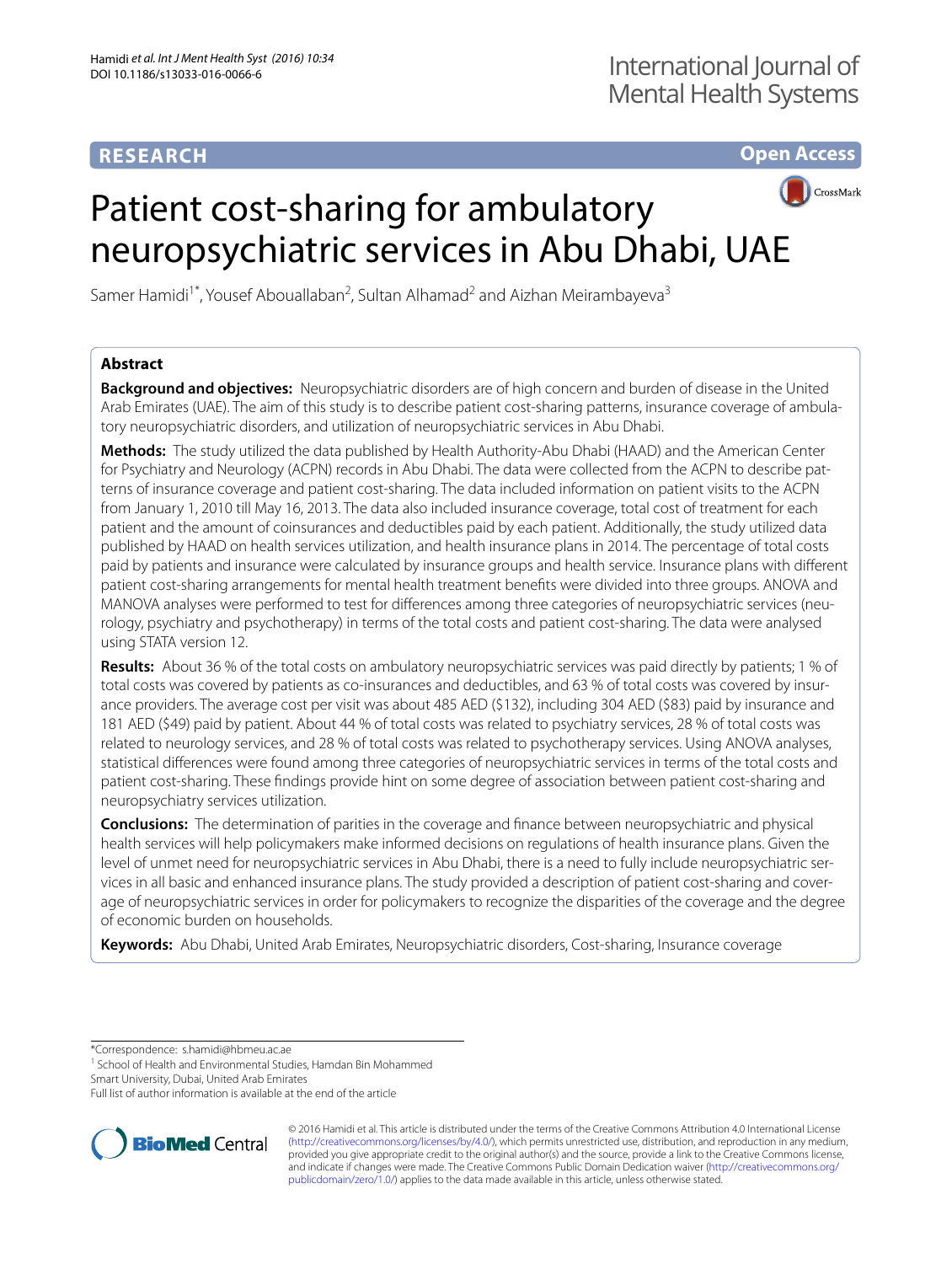#### **Background**

The United Arab Emirates (UAE) consists of seven Emirates and covers an area of about 83,600 square kilometres. The population of the UAE is made up of several different demographic groups from different cultural and socioeconomic backgrounds. According to United Nations estimates, the population of the UAE reached 9.3 million in 2013 [[20](#page-7-0)]. The Emirate of Abu Dhabi (Abu Dhabi) is the largest emirate with an area of 67,340 square kilometres equivalent to 80 % of the total area of the UAE. In 2013, population of Abu Dhabi was estimated 2.73 million including 30 % females and 70 % males. About 18 % of the population are nationals and 82 % are expatriates. The median age is 19.6 years for nationals and 31.7 years for expatriates [[16\]](#page-7-1).

In 2013, the healthcare spending reached 62 billion AED (\$16.8 billion) in the UAE, including 18 billion AED (\$4.9 billion) in Abu Dhabi, and 10 billion AED (\$2.7 billion) in the Emirate of Dubai (Dubai). Abu Dhabi introduced universal health insurance system in 2007 which covers almost all national population. The local government of Abu Dhabi is the key payer contributing about 77 % of total health expenditures (THE) [[13\]](#page-7-2). The introduction of Thiqa insurance plan for nationals, combined with an expansion of private health insurance coverage, led to a dramatic reduction in out-of-pocket payments to reach only 3 % of THE in 2011. Employers' contribution, through premium payments, accounted for 20 % of THE [\[10](#page-7-3)]. In Dubai, where universal health coverage will be effective by January 2016, households paid the highest rate in the Gulf Cooperation Council (GCC) countries at about 22 % of THE in 2012 out of their own pockets [\[8](#page-7-4)] compared to 16 % in the UAE [[24](#page-7-5)].

Mental disorders constitute about 3 % of the global health budget and contribute to 13 % of the global burden of disease [\[23](#page-7-6)]. Neuropsychiatric disorders include neurological disorders as well as mental disorders. The estimated cost of neuropsychiatric disorders in the GCC countries in 2013 was about \$9.43 billion; \$1.68 billion as direct cost and \$7.75 billion as indirect cost [\[4](#page-7-7)]. The direct cost translates to about 4.5 % of THE in the GCC countries. Abu Dhabi spent, in 2013, about 67 % of THE on ambulatory services, and 33 % on inpatient services. About 440 AED million (US\$120 million) were spent on neuropsychiatric services which constitute about 4.4 % of THE including 52 % on ambulatory services and 48 % on inpatient services [\[16](#page-7-1)].

In the UAE, neuropsychiatric disorders are estimated to constitute 19.9 % of global burden of disease [\[21](#page-7-8)]. About 4–5 % of the UAE residents suffer from some form of mental or psychological disorder, including depression, anxiety, bipolar disorder, and schizophrenia [\[7\]](#page-7-9). Hamdan indicated that the prevalence of psychiatric morbidity in the Arab World was similar to that found in other parts of the world [\[12](#page-7-10)]. Al-Maskari et al. conducted a crosssectional survey of depression and suicidal ideation among 239 migrant male workers. Twenty five percent (25 %) of the respondents suffered from depression, 6.3 % reported suicidal thoughts, and 2.5 % had attempted suicide. Depression and suicide ideation were associated with physical illness, working in construction industry, earning under \$275 per month and having a long work shift—over 8 h per day [\[2](#page-7-11)].

Neuropsychiatric services are expected to grow in demand in Abu Dhabi [\[15\]](#page-7-12), yet human resources are very limited. In 2011, there were only two psychiatrists per 100,000 population in Abu Dhabi compared to 16 psychiatrists per 100,000 population on average across the Organization for Economic Cooperation and Development (OECD) countries. In this emirate, there was only one nurse per 100,000 population compared to 50 mental health nurses per 100,000 population on average across OECD countries  $[15, 18]$  $[15, 18]$  $[15, 18]$ . It is estimated that in Abu Dhabi nearly 100,000 inhabitants suffer from mental disorders, but only 25,000 of those afflicted receive adequate treatment [[26](#page-7-14)].

In Abu Dhabi, health insurance can be purchased directly from insurance companies or indirectly through insurance brokers. About 40 insurance providers, 53 insurance brokers, and 13 third party administrators offered three main types of health insurance plans: basic, Thiqa (trust) and enhanced. The basic plan covers expatriates with a total monthly salary package of under or equal to AED 4000 (\$1090) with housing allowance, or 5000 AED (\$1363) where housing is not provided by the employer [[14](#page-7-15)]. Expatriates must enroll in the basic plan as mandatory minimum coverage offered at the government subsidized price of 600 AED (\$163) per year, a premium that is determined by an executive decision from HAAD, the governing body of health care in Abu Dhabi. Basic plan is administered by National Health Insurance Company (Daman) and the other 17 insurance companies. Thiqa plan provides the UAE nationals working and residing in the Emirate of Abu Dhabi with comprehensive free coverage at all public and private facilities. Thiqa is administered by Daman and is regulated by HAAD. Expatriates have a choice of obtaining insurance coverage through purchasing an enhanced plan. To provide enhanced plan, insurance providers are required to make available a minimum of two significant enhancements in addition to what is offered in the basic plan, such as increasing the upper limit coverage, geographical area, and increasing inpatient and outpatient services. Most of the private plans do not cover neuropsychiatric disorders, unless these disorders are added at extra negotiated costs [[17\]](#page-7-16).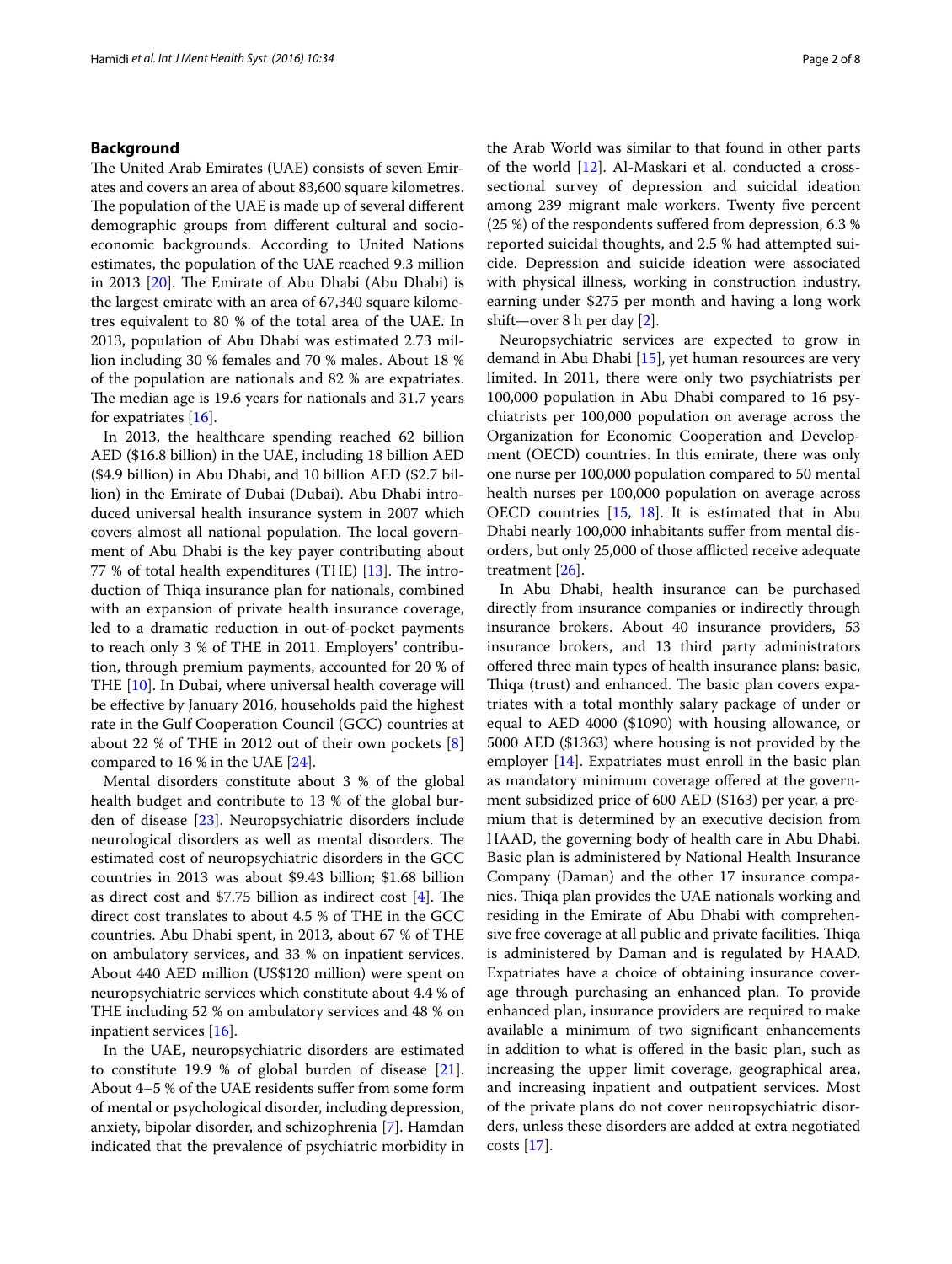#### **Aims of the study**

Although a multitude of factors affects access to neuropsychiatric services, lack of insurance coverage for mental health services and cost-sharing are two factors that merit further investigation. The aim of this *exploratory* study is to describe patient cost-sharing patterns and to provide insights into insurance coverage of mental health services and utilization of various types of ambulatory neuropsychiatric services in Abu Dhabi.

#### **Methods**

The study utilized data published by HAAD and the American Center for Psychiatry and Neurology (ACPN) records in Abu Dhabi. The ACPN was founded in 2008 to meet the standards of high quality psychiatric and neurological services within the UAE. It is a premier medical facility focusing on providing primary and specialized neuropsychiatric services. The ACPN was used as a convenient sample of private neuropsychiatric health facilities. It is the second largest provider of ambulatory neuropsychiatric services in the Emirate of Abu Dhabi after Sheikh Khalifa Medical City (SKMC) Psychiatry unit; it has provided services to over 30,000 patients since its establishment [\[3](#page-7-17)]. During the period of study, the ACPN was the only center to provide comprehensive neuropsychiatric services in Abu Dhabi. Other providers provide limited psychiatric services.

The study analyzed the 2014 data by HAAD on health services utilization and three types of insurance health plans: Thiqa, basic, and enhanced. The data covering the time period, from January 1, 2010 till May 16, 2013, were also collected from the ACPN to describe patterns of insurance coverage of neuropsychiatric disorders, patient cost-sharing and utilization of mental health services. The administrative data selected for the purpose of this study included the number of patient visits to the ACPN, insurance coverage, the total cost of treatment for each patient and the amount of co-insurance paid by each patient. A descriptive analysis of the patient population was performed. Percentages of total costs paid by patients and insurance plans were calculated. ANOVA analyses were performed to test for statistical differences among the groups of the insurance plans with various cost-sharing arrangements. Average number of visits per patient and total treatment costs were used as measures of utilization of neuropsychiatric services.

To facilitate data analysis, insurance plans enrolees were classified intro three groups. The first group includes Thiqa plan which fully covers nationals for neuropsychiatric disorders. The second group includes enhanced plans which fully or partially covers expatriates for neuropsychiatric disorders. The last group, referred to as 'basic plan' includes basic plans that cover expatriates for neurology services, but do not provide any coverage for psychiatric disorders Neuropsychiatric services were also classified into three categories: neurology services, psychiatry services, and psychotherapy services. ANOVA and MANOVA analyses were employed to test for statistical differences in total costs and average cost per visit of three categories of neuropsychiatric services. The data were analysed using STATA version 12.

### **Results**

The basic plan partially covers about 1.34 million expatriate members in the Emirate of Abu Dhabi (41 % of insured population) for hospitalization, primary care, medical tests, dental care (excluding orthodontics and dentures), and prescription drugs. However, the plan does not cover psychiatric disorders, unless the condition is a transient or an acute reaction to stress. In 2014, there were approximately 300 enhanced plans which cover about 1.49 million members (44 % of insured population), offering full or partial coverage for physical health services. Only 2754 enhanced plans (18 % of all enhanced plans) offer full or partial coverage for neuropsychiatric services. Thiqa plan covers about 0.48 million national members (15 % of insured population), and provides full coverage for all physical health services and neuropsychiatric services as shown in Table [1.](#page-2-0)

Out of 2754 enhanced plans, only 896 plans offer full coverage of neuropsychiatric services without any user fee, and 1858 enhanced plans require considerable costsharing with limits on coverage outside the network and medicines. Out of 1858 enhanced plans, about 1369 plans require the deductible of 50 AED (\$14) for general practitioner and specialist. About 415 enhanced plans require deductible ranging from 10 to 40 AED (\$3–\$11) for general practitioner and specialist; about 74 enhanced plans require co-insurance ranging from 5 to 50 % up to 50 AED (\$14) per episode. Abu Dhabi health services company (SEHA) which is the main health provider in Abu Dhabi is able to apply to HAAD for emergency mental health services which are not covered by insurance

<span id="page-2-0"></span>**Table 1 Coverage of medical and neuropsychiatric services by health plans**

|                 | Plan type Coverage of physical<br>health services |                    | Coverage of neuropsychiatric<br>services |                                   |  |
|-----------------|---------------------------------------------------|--------------------|------------------------------------------|-----------------------------------|--|
|                 | <b>Nationals</b>                                  | <b>Expatriates</b> | <b>Nationals</b>                         | <b>Expatriates</b>                |  |
| Basic           | Nο                                                | Partial            | Nο                                       | No except neurol-<br>ogy services |  |
| <b>Enhanced</b> | Nο                                                | Full or partial    | Nο                                       | Full or partial                   |  |
| Thiga           | Full<br>coverage                                  | No                 | Full<br>coverage                         | Nο                                |  |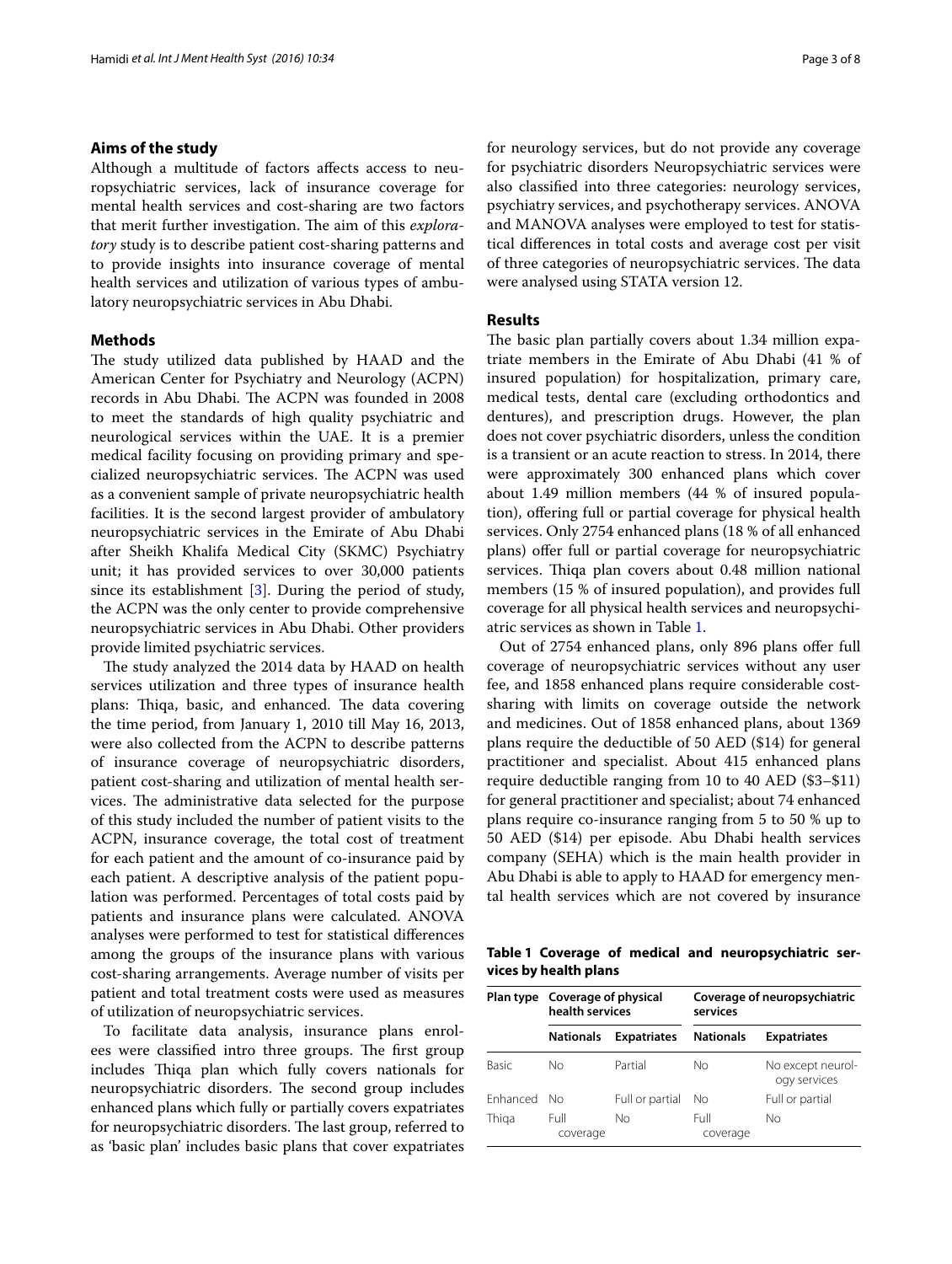to be covered under the Government Sponsored Health Services Policy [[15\]](#page-7-12).

Out of 896 enhanced plans which offer full coverage of neuropsychiatric services, 43 % (385 plans) cover 100 % of cost outside the provider network, 49 % (439 plans) cover 80 % or more of cost outside of network. Only 7 % (63 plans) cover less than 80 % of cost outside the network. 229 enhanced plans charge co-insurance ranging from 5 to 30 %.

From January 1, 2010 till May 16, 2013, 12,211 patients visited the ACPN in Abu Dhabi with about 57,824 ambulatory visits, an annual visit rate of about 1.6 visits per patient. About 66 % of patients were nationals, and 34 % were expatiates. 51 % of patients were females and 49 % were males. Approximately 3 % of visits made by children less than 5 years old; 4 % of visits made by elderly older than 65 years old. About 18 % of visits made by patients in their 20s; about 28 % of visits made by patients in their 30s; about 17 % of visits made by patients in their 40s. Depression was the most common illness among treated cases (8.6 % of patients), followed by anxiety state (4.6 %), attention deficit disorder with hyperactivity (3.1 %), and generalized anxiety disorder (2.8 %).

Total visits, total cost of neuropsychiatric services, and patient cost-sharing by insurance group are shown in Table [2](#page-3-0).

As shown in Table [2](#page-3-0), 1.4 % of visits to the ACPN were made by basic plan holders who were not covered by insurance plans for psychiatric services. About 98.6 % of all visits were covered by insurance, as follows: 23,543 visits were covered by Thiqa plans and paid fully by insurance, 33,489 visits were covered by enhanced plans and either paid fully by insurance or paid jointly by patients and the insurance companies.

During the period of study, insurance companies covered 62.8 % of total costs of neuropsychiatric services and patients covered 37.2 % of the total costs on neuropsychiatric services by out-of-pocket payments. About 36.1 % of total costs were paid by patients as full cost payments and 1.1 % of total costs were paid as user fees (co-insurances and deductibles). Eleven insurance companies namely, ADCO Abu Dhabi, Abu Dhabi Gaz, ADNOC Distribution, Amity, Etihad Airways Medical Center, SHEPELL-FGI, ZADCO Abu Dhabi, international SOS, and Daman (Thiqa plan) insurance companies cover full cost of

<span id="page-3-1"></span>**Table 3 Cost and share (%) of three categories of neuropsychiatric services, by Group**

| Insurance<br>group | Cost<br>of neurology<br>services AED (%) | Cost<br>of psychiatry<br>services AED (%) | Cost<br>of psychotherapy<br>services AED (%) |  |
|--------------------|------------------------------------------|-------------------------------------------|----------------------------------------------|--|
| Thiga              | 2926,319 (37 %)                          | 7649,053 (62 %)                           | 2010,333 (25.7 %)                            |  |
| Enhanced           | 4800,824 (61 %)                          | 4650,829 (37.7 %)                         | 5760,110 (73.8 %)                            |  |
| Basic              | 181,827 (2 %)                            | 37,300 (0.3 %)                            | 39,601 (0.5 %)                               |  |
| Total              | 7908,970 (100 %)                         | 12,337,182 (100 %)                        | 7810,044 (100 %)                             |  |

neuropsychiatric services. Other insurance companies covered the range of 86–98 % of the cost, so patient costsharing ranged from 2 to 14 % of total costs paid.

Nationals covered by Thiqa plan visited the ACPN more often than the expatriates covered by enhanced and basic insurance plans as measured by average number of visits.

Furthermore, the costs of neuropsychiatric services were broken down by the categories of services: neurology, psychiatry, and psychotherapy. The data summary is presented in Table [3](#page-3-1).

Table [3](#page-3-1) shows that about 62 % of the costs of psychiatry services was covered by Thiqa. Thiqa plan and enhanced plans covered 37 and 61 % of the costs of neurology services, respectively while basic plans covered only 2 % of neurology services. Those enrolled in basic plans incurred 39,601 (0.5 %) of the total costs of psychotherapy services.

Among the patients covered by Thiqa plan, 61 % of the total cost was related to psychiatric services. Among the patients covered by enhanced plans that fully or partially cover neuropsychiatric disorders, 38 % of the total cost was related to psychotherapy services. Among the patients enrolled in the basic plans that do not cover psychiatric disorders, 70 % of the total cost was related to neurology services. In Abu Dhabi, neurology services are covered by most insurance companies while psychiatric and psychological services have limited coverage. In total, for all three Groups, 44 % of the cost was related to psychiatry, 28 % related to neurology, and 28 % related to psychotherapy. However, as mentioned above, the largest portion of the costs of psychiatry disorders (62 %)

<span id="page-3-0"></span>**Table 2 Total visits, total cost of neuropsychiatric services, and patient cost sharing by insurance group**

| Insurance<br>group | No. of visits | Average no. of visits<br>per patient | Total cost (AED) | Cost paid by<br>patients AED (%) | Cost paid by insurance<br>AED (%) |
|--------------------|---------------|--------------------------------------|------------------|----------------------------------|-----------------------------------|
| Thiga              | 23.543        | 4.9                                  | 12,585,705       |                                  | 12,585,705 (100 %)                |
| Enhanced           | 33.489        | 4.7                                  | 15,211,763       | 10,372,366 (68 %)                | 4839,397 (32 %)                   |
| Basic              | 792           | 4.3                                  | 258.728          | 78.375 (30 %)                    | 180,353 (70 %)                    |
| Total              | 57.824        | 4.7                                  | 28,056,196       | 10,450,741 (37.2 %)              | 17,605,455 (62.8 %)               |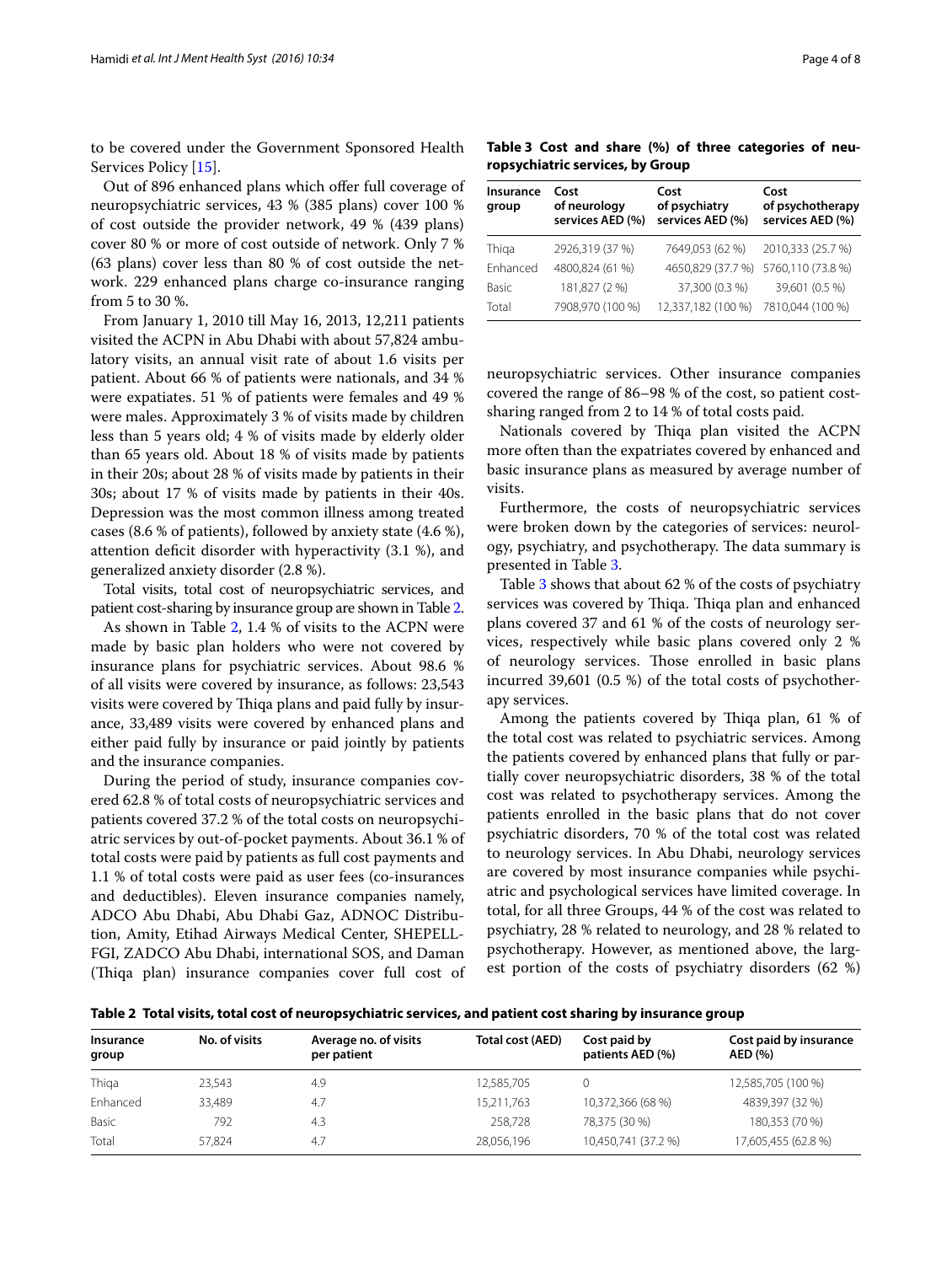were paid through Thiqa plan for nationals, as shown in Table [3](#page-3-1). Most of the expatriate patients contributed either fully or partially to the cost of neuropsychiatric services they received. Basic plans enrolees paid 37,300 AED out of pocket for psychiatry services with no contribution from insurance. However, insurance contributed 169,807 AED for neurology services of basic plan enrolees as shown in Table [4](#page-4-0).

It was estimated that the average cost per visit was about 485 AED (\$132). The average cost per visit paid by patient was about 181 AED (\$49). The average cost per visit paid by insurance was about 304 AED (\$83). Income per capita in Abu Dhabi was about \$43,048 in 2013. The cost of a visit to neurology department ranked the highest with an average cost of 533 AED (\$145) per visit as shown in Table [5.](#page-4-1)

Results of ANOVA analysis showed that the mean of average costs paid by patients, representing patient cost-sharing, and mean of total costs are statistically significantly different among three categories of neuropsychiatric services, (F = 1155, p < 0.0001) and (F = 115.2,  $p < 0.001$ ), respectively. Results of MANOVA analysis showed that mean differences among psychiatry, neurology and psychotherapy on a combination of patient costs and insurance costs were not likely to occur by chance, and the differences are significant. The multivariate test of differences among the three types of services using the Wilks Lambda criteria was statistically significant [F  $(4, 115,640) = 1654.7$ ; p < 0.00]. Follow-up multivariate comparisons showed that the average cost of neurology service was significantly different from the average cost of psychiatry and average cost of psychotherapy [F

<span id="page-4-0"></span>**Table 4 Patient cost-sharing for three categories of neuropsychiatric services for basic plans group**

| <b>Categories of</b><br>neuropsychiatric<br>services | Payment by<br>patient (AED) | Payment by<br>insurance (AED) |
|------------------------------------------------------|-----------------------------|-------------------------------|
| Psychiatry                                           | 37,300                      | $\left( \right)$              |
| Psychotherapy                                        | 29.055                      | 10.546                        |
| Neurology                                            | 12.020                      | 169.807                       |
| Total                                                | 78.375                      | 180,353                       |

 $(2, 57,820) = 1592$ ; p < 0.00]. Further, it was determined that the average cost of psychiatry service and the average cost of psychotherapy were also significantly different [F  $(2, 57,820) = 3186.23$ ; p < 0.00]. The multivariate test was rerun using the combination of average cost of neurology service and average cost of psychotherapy service, which was statistically significant [F  $(2, 57,820) = 3186$ ;  $p < 0.00$ .

### **Discussion of the results**

A few important issues came out of the results: (1) disparity in insurance coverage and access to services for the UAE nationals and expatriates; (2) disparity in insurance coverage between neuropsychiatric and physical health services, (3) potential association between patient costsharing and utilization of neuropsychiatric services.

#### **Description of patient population**

The study indicated that about 51 % of patients were females compared to 28 % of the total population, and 49 % were males compared to 72 % of the total population. Women, in particular, are more likely to suffer from various neuropsychiatric disorders including depression, anxiety disorders, somatization, and eating disorder [\[12](#page-7-10)]. About 18 % of visits made by patients in their 20s, about 28 % of visits made by patients in their 30s, and about 17 % of visits made by patients in their 40s. Children and the elderly appear to have lower rates of utilization compared with general population. About 3 % of visits made by children less than 5 years old and 4 % of visits made by elderly older than 65 years old.

The study found that depression was the most common diagnosis among treated cases (8.6 % of patients), followed by anxiety state (4.6 %), attention deficit disorder with hyperactivity (3.1 %), and generalized anxiety disorder (2.8 %). Such estimates have drawn attention to the importance of neuropsychiatric disorders for public health in Abu Dhabi. This is in line with global and regional view highlighting that depression alone accounts for 4.3 % of the global burden of disease, particularly for women [[25](#page-7-18)]. Treatment of depression and other mental disorders should be regarded as an investment to reduce health care costs and disease burden, and to improve quality of life [\[5](#page-7-19)].

<span id="page-4-1"></span>**Table 5 The average cost per outpatient visit by categories of neuropsychiatric services**

| <b>Categories of</b><br>neuropsychiatric services | Total cost AED (%) | Average cost per visit paid<br>by patient AED (US \$) $(\% )$ | Average cost per visit paid<br>by insurance AED (US \$) (%) | Average cost per visit<br>AED (US \$) (%) |
|---------------------------------------------------|--------------------|---------------------------------------------------------------|-------------------------------------------------------------|-------------------------------------------|
| Psychiatry                                        | 12,337,182 (44 %)  | 151 (\$41) (34 %)                                             | 300 (\$82) (66 %)                                           | 451 (\$123) (100 %)                       |
| Neurology                                         | 7908,970 (28 %)    | 75 (\$20) (14 %)                                              | 458 (\$132) (86 %)                                          | 533 (\$145) (100 %)                       |
| Psychotherapy                                     | 7810,044 (28 %)    | 335 (\$91) (67 %)                                             | 165 (\$45) (33 %)                                           | 500 (\$136) (100 %)                       |
| Total                                             | 28,056,196 (100 %) | 181 (\$49) (37 %)                                             | 304 (\$83) (63 %)                                           | 485 (\$132) (100 %)                       |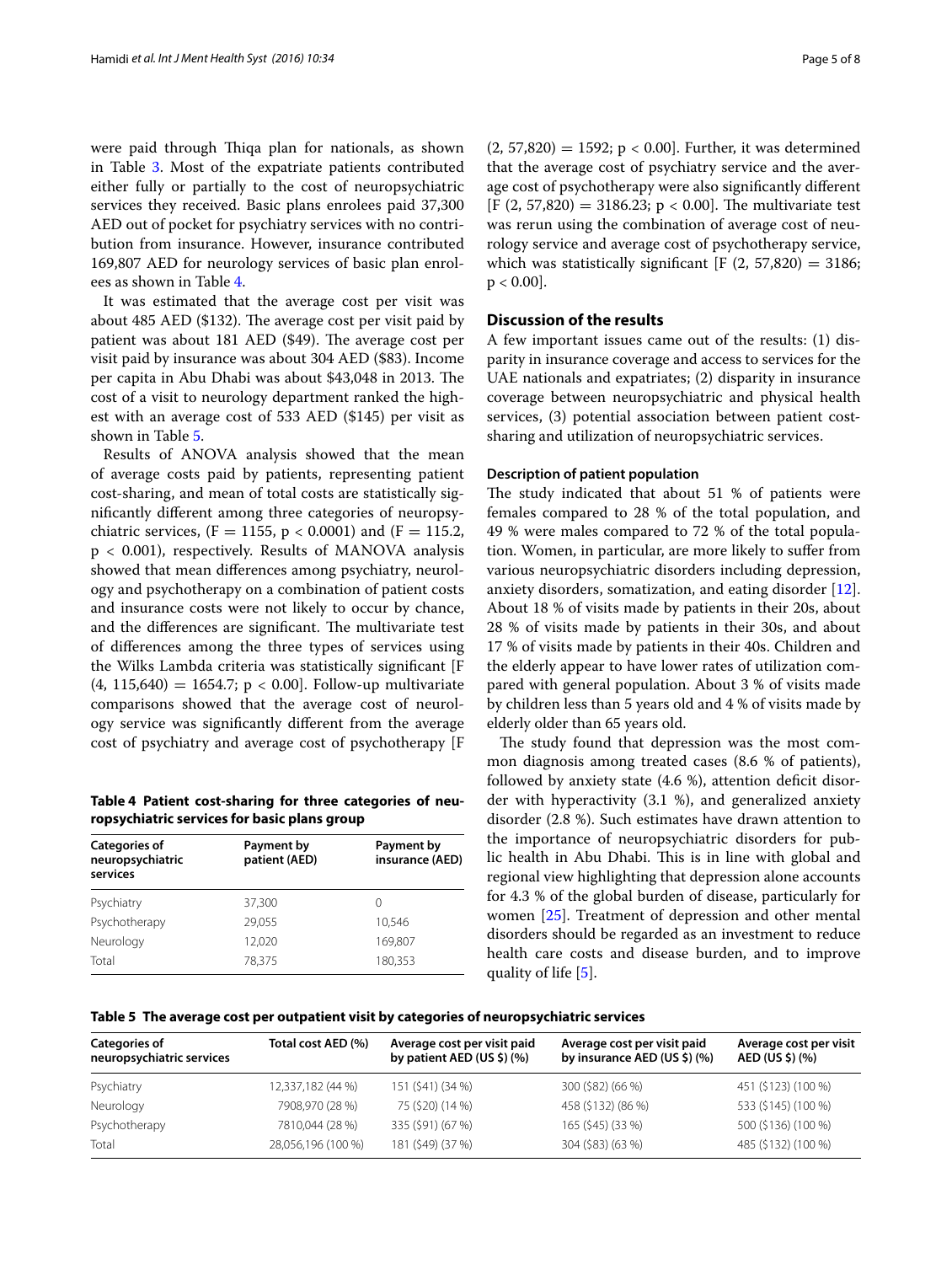### **Disparity in insurance coverage and access to services for UAE nationals and expatriates**

The demand for neuropsychiatric services is believed to be responsive to the terms of insurance coverage. The findings of this study indicated that about 66 % of neuropsychiatry patients were nationals while they constitute 18 % of total population, and 34 % of patients were expatiates while they constitute 82 % of the total population. The study found that nationals, fully covered by Thiqa plan for neuropsychiatric disorders, accounted for 45 % of the total costs on ambulatory neuropsychiatric services utilized during the period of the study, while expatriates enrolled in the basic and enhanced plans, which cover 85 % of the population, accounted for 55 % of the total costs (Table [2\)](#page-3-0). As expected, nationals utilized more neuropsychiatric services than expatriates relative to their share of the total population. This conclusion is also confirmed by the fact that the annual visit rate among the treated patients was about 2.3 visits per patient for nationals compared to about 1.1 for expatriates. Similar conclusion was reported by Hamidi et al. [\[14](#page-7-15)] for physical health services in Abu Dhabi [[14](#page-7-15)].

Cost-sharing might decrease demand for neuropsychiatric services. In our study population, average number of visits per patients was largest in Thiqa group and smallest in Basic group. The highest number of visits were made by enhanced group. Those enrolled in the basic plans made only 792 out of 57,824 visits corresponding to 1.4 % of all visits. Expatriates with no insurance coverage for mental health might have viewed lack of insurance coverage as a barrier to access mental health services. Even though some basic plan holders received a discount for psychiatry services at the ACPN upon presentation of salary certificates, very limited number of basic plans enrolees accessed such services—mainly those who first presented with neurological disorders covered by all insurance plans and were later referred within the same facility to a psychiatrist. Expatriates cannot access publicly-funded institutions providing neuropsychiatric services; their choices are limited to the private ones such as the ACPN. Access to mental health care is available for free to Emiratis covered by Thiqa at public and private locations.

## **Disparity in insurance coverage between neuropsychiatric and physical health services**

Abu Dhabi has universal health coverage, however insurance coverage does not guarantee access to services, and disparity exists between neuropsychiatric and physical health services in terms of insurance coverage. Insurance coverage of neuropsychiatric services has been less extensive than care for physical health conditions in Abu Dhabi. About 82 % of enhanced plans for expatriates cover fully and partially physical health services. However, only 12 % of enhanced plans partially cover and 6 % fully cover neuropsychiatric services.

Disparity in coverage between neuropsychiatric and physical health services is not unique to the UAE. Some degree of disparity, to a lesser extent, have been reported in Europe and North America. For example, the USA has different prior authorization requirements, higher costsharing structures, and limits on inpatient and outpatient visits for mental health care [[11\]](#page-7-20). Acceptance rates for all types of insurance, such as private non-capitated, Medicare or Medicaid, were significantly lower for psychiatrists than for physicians in other specialties [\[6](#page-7-21)]. However, the Affordable Care Act (ACA) introduced in 2010, aimed to improve mental health parity by establishing mental care as an essential health benefit, applying federal parity rules to ensure that coverage is comparable. In European countries disparity in coverage of mental health and physical health varies by country. In Sweden, mental health is an integrated part of the health system and is subject to the same legislation and user fees as other health services [[19\]](#page-7-22). Psychotherapy can be accessed in hospitals with public funds contributing to at least 80 % of the cost in 81 % of European countries. Patient can receive psychotherapy services in community settings in 64 % of European countries [\[22](#page-7-23)].

Interestingly, neuropsychiatric disorders were estimated to contribute to about 20 % of the global burden of disease in Abu Dhabi, yet they constitute only 4.4 % of health expenditures, compared to 16 % in France [[16,](#page-7-1) [19](#page-7-22)]. Mental care is an integral part of the National Health Service (NHS) in the UK, including a full range of services, with prescription drugs covered under the same terms as other NHS drugs. Abu Dhabi would benefit from legislation similar to Mental Health Act of the UK, which is a code of practice to protect those with mental disorders. Any meaningful approach to health must entail parity in financing physical and mental health services.

## **Potential association between patient cost‑sharing and utilization of neuropsychiatric services**

Using administrative data from the Guangzhou Psychiatric Hospital, Zhou et al. examined relationship between variation in depth of insurance coverage and psychiatric hospital utilization. Multiple logistic regression analyses were used, and important confounders such as demographic characteristic and medical diagnoses were controlled for. They found that insurance plans with lower co-payments were significant predictors of multiple admissions to psychiatric hospital and longer length of stay [\[27\]](#page-7-24).

Our study provides some insights into potential association between cost-sharing and mental health services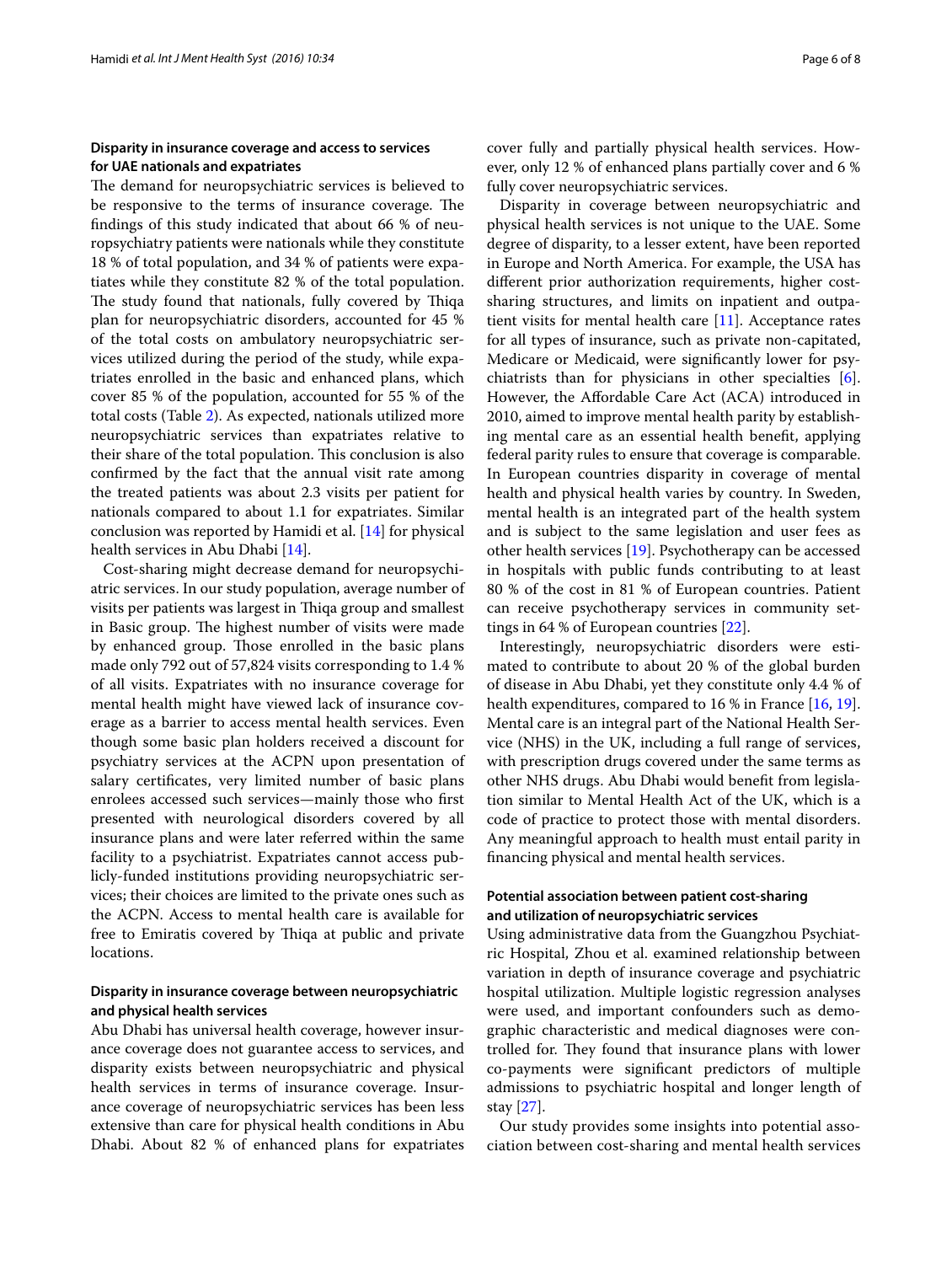utilization. The nationals fully covered by Thiqa insurance for neuropsychiatry services had higher average number of visits compared to other two groups comprised of expatriates. Moreover, utilization patterns of three categories of neuropsychiatric services, measured by costs of services provided, varied among three insurance groups with various degrees of patient cost-sharing.

Patients enrolled in Thiqa utilized mainly psychiatry services which were fully covered by insurance. (Table [3](#page-3-1)). Expatriates enrolled in enhanced insurance plans, with either full or partial insurance coverage for mental health services, utilized large portion of psychotherapy services. Lastly, expatriates enrolled in basic plans, who had no insurance coverage for psychiatry services, utilized more neurology services as measured by costs of services for this group. This can be explained by possible cost-sharing barriers in accessing psychiatry and psychotherapy services by basic group enrollees or different mental health patterns of this group compared to the other group of expatriates with higher earnings.

It is important to note that basic plans enrollees had relatively small total number of visits to the ACPN (792 out of 52,824) during the study period. This may indicate probable underutilization of services due to cost-sharing barriers. There are no charitable or community-based neuropsychiatric services available to expatriates; they can seek treatment only in private facilities. During the period of study, the ACPN was the only center to provide comprehensive neuropsychiatric services in Abu Dhabi. The center has no waiting time; patients can receive same day services from the specialists. The ACPN employs the majority of psychiatrists in Abu Dhabi.

To the best of our knowledge, this is the first study of its kind in the UAE. We employed a descriptive approach to find some hints on possible associations between some patient-related and health economic factors. The interpretation of these results, however, must take into consideration three limitations. Firstly, this study was based on the data collected from the ACPN center in Abu Dhabi and the data collected from HAAD insurance plans database. The ACPN patient population was chosen as a convenient sample and may not fully represent the Emirate of Abu Dhabi. However, it is important to note that the ACPN is the second largest provider of neuropsychiatric services in Abu Dhabi in terms of the number of patients served. During the period of the study, the ACPN and Sheikh Khalifa Medical City were the only mental health facilities which provided full scope ambulatory mental health services to the patient population of all ages and sexes in the Emirate of Abu Dhabi. Secondly, limitations in the data hindered our ability to control for important potential confounders, including socio-demographic characteristics and neuropsychiatric diagnosis. Thirdly, a large proportion of the ACPN patients were nationals fully covered by Thiqa plan. Therefore, Thiqa plan contributed to a major proportion of the total costs. Nonetheless, our study provides facts and perspective to important barriers affecting the use of mental health services specific to our region and population.

#### **Conclusions**

Only about 18 % of health insurance plans cover neuropsychiatric services in Abu Dhabi. About 33 % of those 18 % offer full insurance coverage and without any user fee. The remaining 67 % of the plans require deductible or co-insurance. Given the level of unmet need for neuropsychiatric services in Abu Dhabi, there is a need to fully include neuropsychiatric services in all basic and enhanced insurance plans.

There is a possibility that the number of people requiring neuropsychiatric services in the Emirate of Abu Dhabi is under reported. Some patients do not seek care and choose to self-pay for treatment because of the social stigma associated with neuropsychiatric illness. Moreover, studies on mental health status in the Arab world found large proportions of respondents who were turning to traditional healers and prayer during times of psychological distress [\[1](#page-7-25), [9](#page-7-26)]. Therefore, development and implementation of screening for neuropsychiatric health are crucial steps to uncover the potential of the problem. Furthermore, providing insurance coverage to ambulatory neuropsychiatric services continues to be an important enabling factor in obtaining care, but is an incomplete solution to assuring that needed health care services are obtained. High patient cost-sharing presents a major obstacle to seeking care. Although enhanced health insurance plans have attempted to eliminate some financial barriers to neuropsychiatric health services, these plans may not have funded services as generously as neuropsychiatric health needs demand. In this aspect, the private sector has a role to play, and the commitment of policymakers is crucial for the prioritization and integration of private sector into neuropsychiatric health delivery system. Any meaningful approach to health must entail parity in financing physical and mental health services.

This exploratory study was designed to describe and analyze the patient cost-sharing and insurance coverage of ambulatory neuropsychiatric services in Abu Dhabi. The findings point to potential opportunities for reform in health policy regarding the comprehensiveness of neuropsychiatric coverage and the scope of patient costsharing. In order to meet the growing need of mental